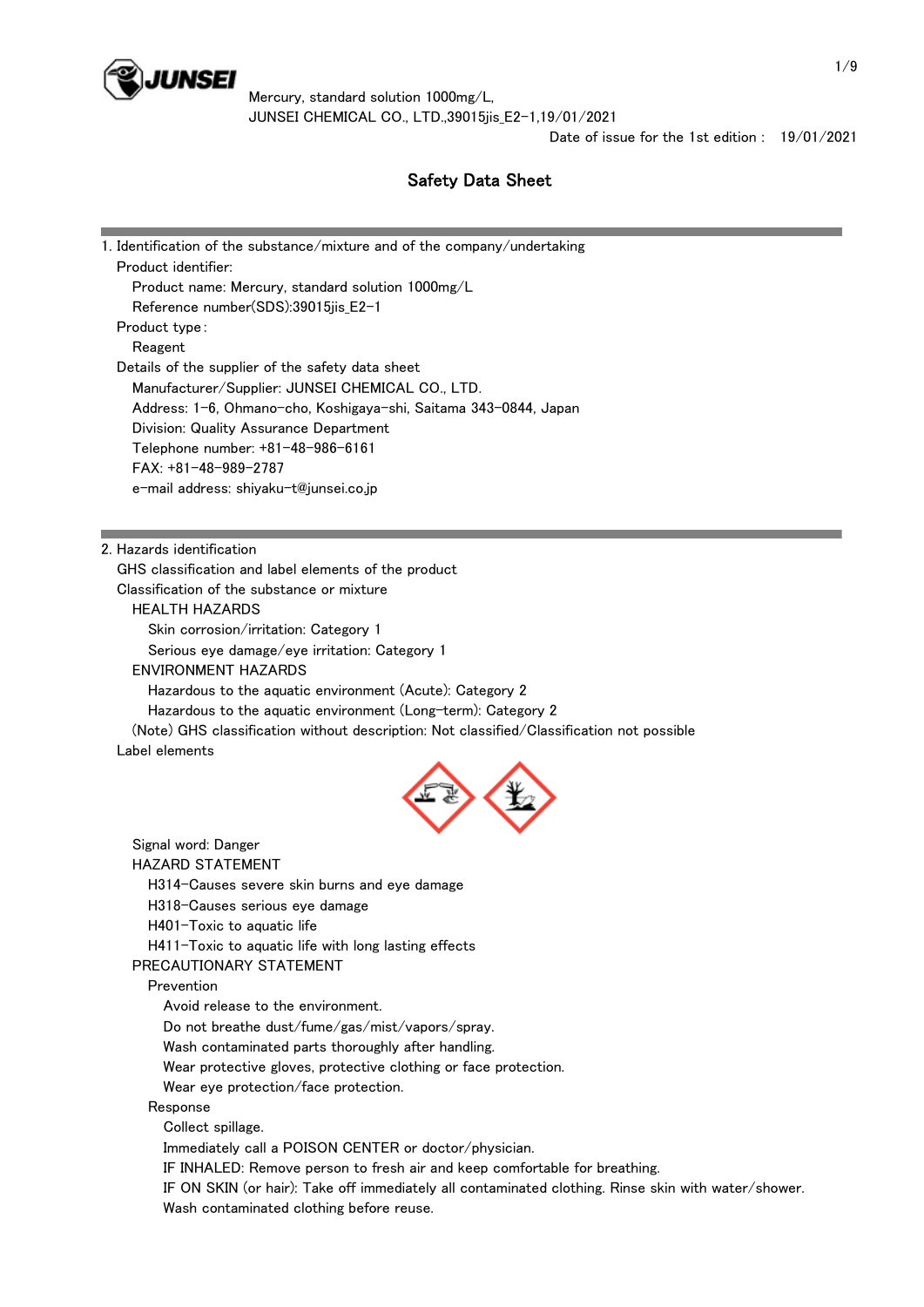

 Mercury, standard solution 1000mg/L, JUNSEI CHEMICAL CO., LTD.,39015jis\_E2-1,19/01/2021 IF IN EYES: Rinse cautiously with water for several minutes. Remove contact lenses, if present and easy to do. Continue rinsing. IF SWALLOWED: Rinse mouth. Do NOT induce vomiting. **Storage**  Store locked up. **Disposal** Dispose of contents/container in accordance with local/national regulation.

3. Composition/information on ingredients

Mixture/Substance selection:

Mixture

 Ingredient name:Mercury(II) chloride Content (%):0.14 Chemical formula:Cl2Hg Chemicals No, Japan:1-226 CAS No.:7487-94-7 MW:271.50 ECNO:231-299-8

 Ingredient name:Hydrogen chloride Content (%):0.07 Chemical formula:ClH Chemicals No, Japan:1-215 CAS No.:7647-01-0 MW:36.46 ECNO:231-595-7

 Ingredient name:Water Content (%):Residual quantity of the ingredient mentioned above. Chemical formula:H2O CAS No.:7732-18-5 MW:18.02 ECNO:231-791-2 Note : The figures shown above are not the specifications of the product.

4. First-aid measures

 General measures Immediately call a POISON CENTER or doctor/physician. Call emergency medical service.

Descriptions of first-aid measures

IF INHALED

Remove person to fresh air and keep comfortable for breathing.

- Give artificial respiration if victim is not breathing.
- Administer oxygen if breathing is difficult.

Call a POISON CENTER or doctor/physician if you feel unwell.

IF ON SKIN (or hair)

Take off immediately all contaminated clothing. Rinse skin with water/shower.

If skin irritation or rash occurs: Get medical advice/attention.

Remove and isolate contaminated clothing and shoes.

IF IN EYES

 Rinse cautiously with water for several minutes. Remove contact lenses, if present and easy to do. Continue rinsing.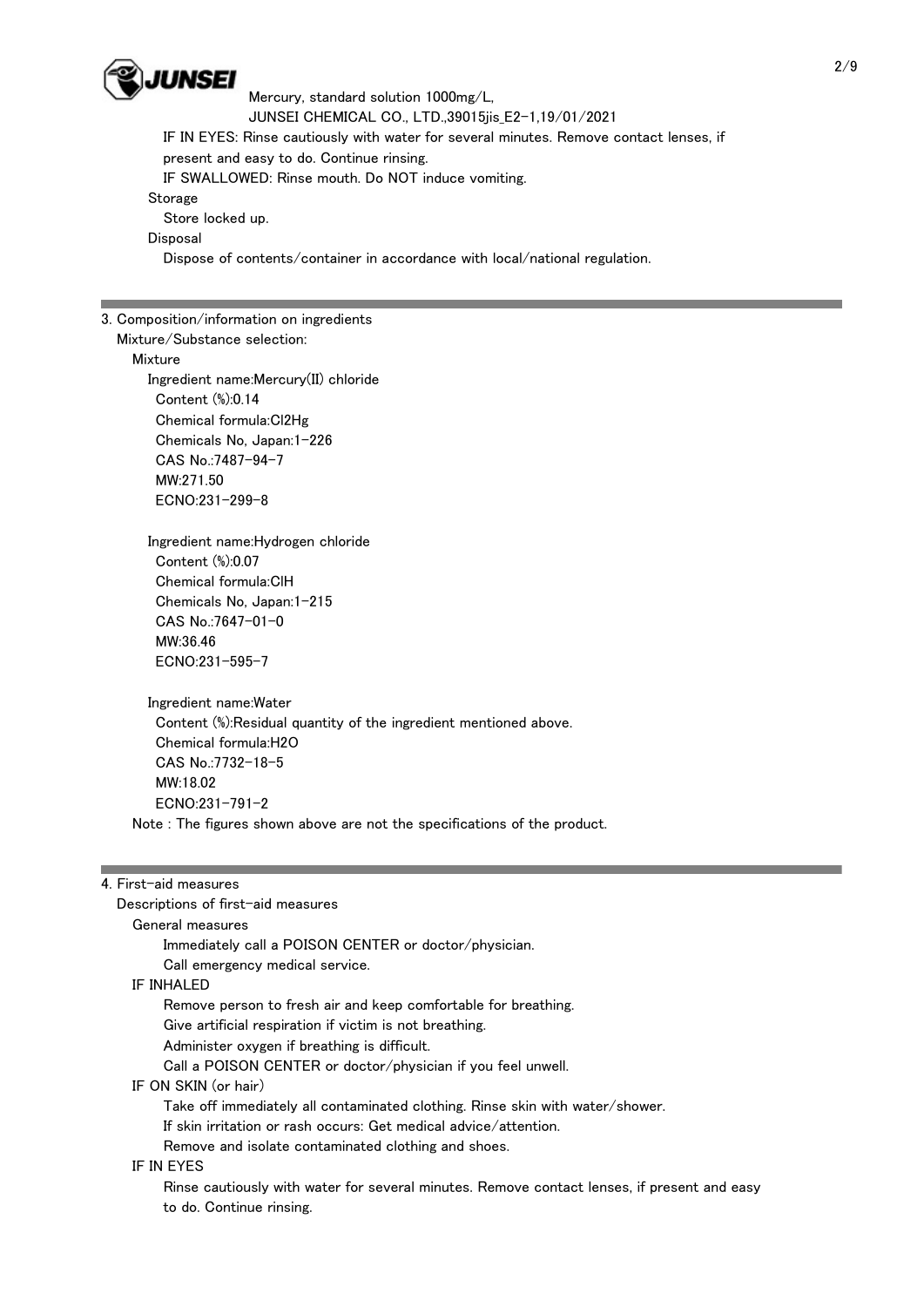

Mercury, standard solution 1000mg/L,

JUNSEI CHEMICAL CO., LTD.,39015jis\_E2-1,19/01/2021

If eye irritation persists: Get medical advice/attention.

### IF SWALLOWED

Rinse mouth. Do NOT induce vomiting.

Call a POISON CENTER or doctor/physician if you feel unwell.

| 5. Fire-fighting measures                                                                   |  |
|---------------------------------------------------------------------------------------------|--|
| Extinguishing media                                                                         |  |
| Suitable extinguishing media                                                                |  |
| Use appropriate extinguishing media suitable for surrounding facilities.                    |  |
| The product is non-flammable.                                                               |  |
| Unsuitable extinguishing media                                                              |  |
| Unsuitable extinguishing media data is not available.                                       |  |
| Specific hazards arising from the substance or mixture                                      |  |
| Containers may explode when heated.                                                         |  |
| Fire may produce irritating, corrosive and/or toxic gases.                                  |  |
| Runoff from fire control or dilution water may cause pollution.                             |  |
| Advice for firefighters                                                                     |  |
| Specific fire-fighting measures                                                             |  |
| Evacuate non-essential personnel to safe area.                                              |  |
| Special protective equipment and precautions for fire-fighters                              |  |
| Wear fire/flame resistant/retardant clothing.                                               |  |
| Wear protective gloves/protective clothing/eye protection/face protection.                  |  |
| Firefighters should wear self-contained breathing apparatus with full face peace operated   |  |
| positive pressure mode.                                                                     |  |
|                                                                                             |  |
|                                                                                             |  |
| 6. Accidental release measures                                                              |  |
| Personnel precautions, protective equipment and emergency procedures                        |  |
| Keep unauthorized personnel away.                                                           |  |
| In case of contact with substance, immediately flush skin or eyes with running water for at |  |
| least 20 minutes.                                                                           |  |

Ventilate area until material pick up is complete.

Wear proper protective equipment.

Do not touch or walk through spilled material.

Environmental precautions

Avoid release to headsprings, rivers, lakes, ocean and groundwater.

Methods and materials for containment and cleaning up

Absorb spill with inert material (dry sand, earth, et al), then place in a chemical waste container.

Preventive measures for secondary accident

Collect spillage.

Stop leak if you can do it without risk.

## 7. Handling and storage

Precautions for safe handling

Preventive measures

(Exposure Control for handling personnel)

Do not breathe dust/fume/gas/mist/vapors/spray.

(Protective measures against fire and explosion)

Keep away from heat/sparks/open flames/hot surfaces. - No smoking.

(Exhaust/ventilator)

Exhaust/ventilator should be available.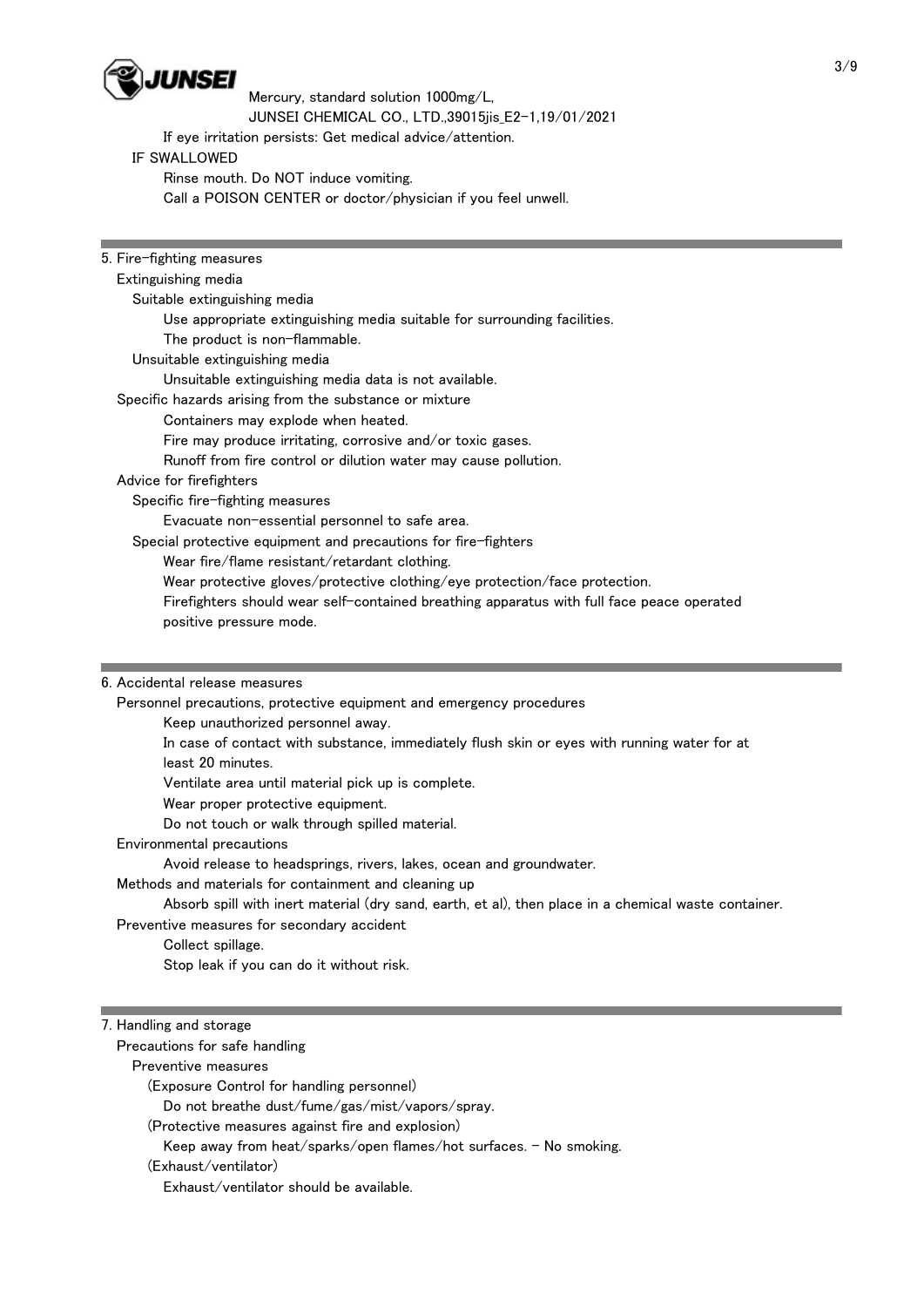

Mercury, standard solution 1000mg/L,

#### JUNSEI CHEMICAL CO., LTD.,39015jis\_E2-1,19/01/2021

| JUNSEI CHEMICAL CO., LTD.,39015jis_E2-1,19/01/2021                                   |  |
|--------------------------------------------------------------------------------------|--|
| (Safety treatments)                                                                  |  |
| Avoid contact with skin.                                                             |  |
| Avoid contact with eyes.                                                             |  |
| <b>Safety Measures</b>                                                               |  |
| Wear protective gloves, protective clothing or face protection.                      |  |
| Wear eye protection/face protection.                                                 |  |
| Use personal protective equipment as required.                                       |  |
| When using do not eat, drink or smoke.                                               |  |
| Any incompatibilities                                                                |  |
| Strong bases should not be mixed with the chemicals.                                 |  |
| Advice on general occupational hygiene                                               |  |
| Wash contaminated parts thoroughly after handling.                                   |  |
| Wash contaminated clothing before reuse.                                             |  |
| Storage                                                                              |  |
| Conditions for safe storage                                                          |  |
| Store in a well-ventilated place. Keep container tightly closed.                     |  |
| Keep cool. Protect from sunlight.                                                    |  |
| Store locked up.                                                                     |  |
| Container and packaging materials for safe handling data is not available.           |  |
| Specific end use(s)                                                                  |  |
| See information in Section 7.1 and 7.2 for handling and storage recommendations. See |  |
| Section 8 for exposure controls and personal protection recommendations.             |  |
|                                                                                      |  |
|                                                                                      |  |
| 8. Exposure controls/personal protection                                             |  |
| Control parameters                                                                   |  |
| Control value                                                                        |  |
| (Mercury(II) chloride)                                                               |  |
| Japan control value $(2004) \le 0.025$ mg-Hg/m3                                      |  |
| Adopted value                                                                        |  |
| (Hydrogen chloride)                                                                  |  |
| JSOH(2014) (ceiling) 2ppm; 3.0mg/m3                                                  |  |
| ACGIH(2000) STEL: C 2ppm (URT irr)                                                   |  |
| (Mercury(II) chloride)                                                               |  |
| Adopted value in JSOH is not available.                                              |  |
| ACGIH(1991) TWA: 0.025mg-Hg/m3 (CNS impair; kidney dam)                              |  |
| Notation · · · Skin                                                                  |  |
| Exposure controls                                                                    |  |

Appropriate engineering controls

Do not use in areas without adequate ventilation.

Eye wash station should be available.

Washing facilities should be available.

Individual protection measures

Respiratory protection

Wear respiratory protection.

Hand protection

Wear protective gloves. Recommended material(s): neoprene, nitrile, butyl rubber, viton, PVC,

impermeable or chemical resistant rubber

 Consult with your glove and/or personnel equipment manufacturer for selection of appropriate compatible materials.

Eye protection

Wear chemical safety goggle.

Wear eye/face protection.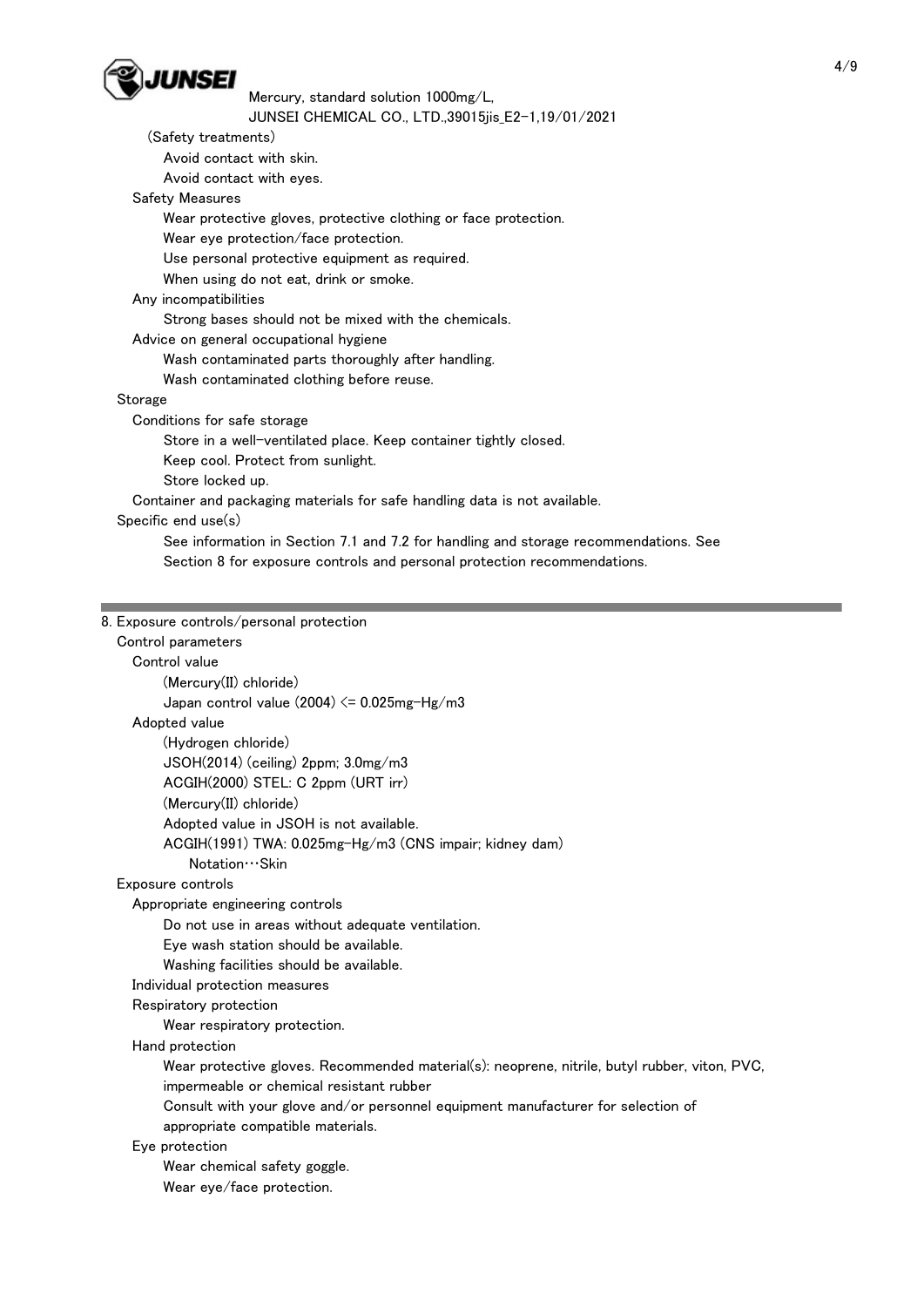

Skin and body protection

Wear impervious clothing and boots in case of repeated or prolonged treatment.

9. Physical and Chemical Properties Information on basic physical and chemical properties Physical state: Liquid Color: Colorless Odor data is not available. Odor threshold data is not available. Melting point/Freezing point data is not available. Boiling point or initial boiling point data is not available. Boiling range data is not available. Flammability (gases, liquids and solids): Non-flammable Lower and upper explosion limit/flammability limit data is not available. Flash point: Non-flammable Auto-ignition temperature data is not available. Decomposition temperature data is not available. Self-Accelerating Decomposition Temperature/SADT data is not available.  $pH: pH \leq 2$ (strong acidic) Dynamic viscosity data is not available. Kinematic viscosity data is not available. Solubility: Solubility in water: Miscible Solubility in solvent data is not available. n-Octanol/water partition coefficient data is not available. Vapor pressure data is not available. Vapor density data is not available. VOC data is not available. Evaporation rate data is not available. Density and/or relative density data is not available. Relative vapor density (Air=1) data is not available. Relative density of the Vapor/air - mixture at  $20^{\circ}$ C (Air = 1) data is not available. Critical temperature data is not available. No Particle characteristics data is not available. 10. Stability and Reactivity **Reactivity**  Reactivity data is not available. Chemical stability Stable under normal storage/handling conditions. Possibility of hazardous reactions

Possibility of hazardous reactions data is not available.

Conditions to avoid

Contact with incompatible materials.

Heat.

Incompatible materials

Strong bases

Hazardous decomposition products

Mercury oxides. Chlorides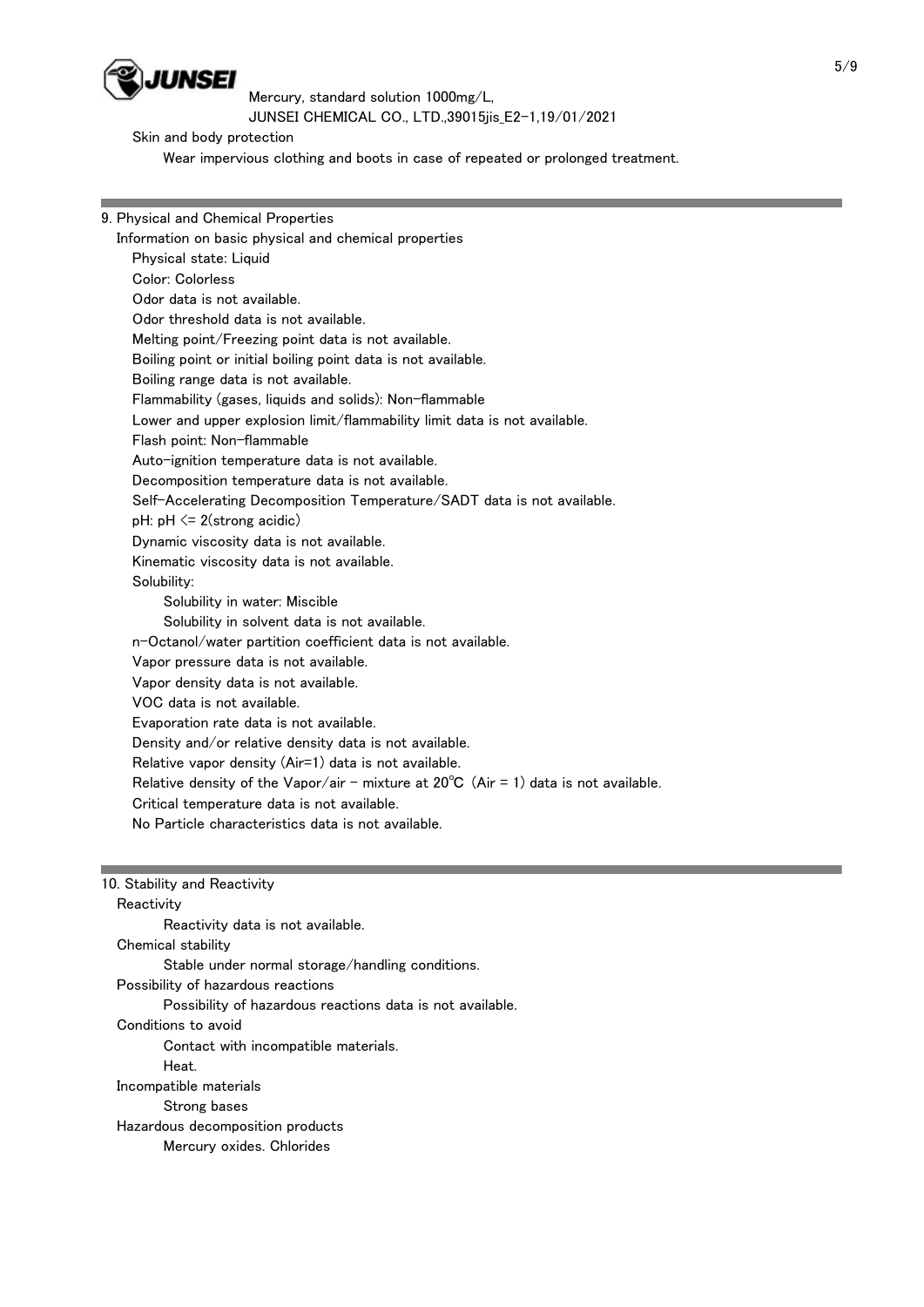

| 11. Toxicological Information                                                             |
|-------------------------------------------------------------------------------------------|
| Information on toxicological effects                                                      |
| Acute toxicity                                                                            |
| Acute toxicity (Oral)                                                                     |
| [GHS Cat. Japan, base data]                                                               |
| (Mercury(II) chloride) rat LD50=35~105mg/kg (ATSDR, 1999)                                 |
| (Hydrogen chloride) rat LD50=238mg/kg (SIDS, 2009)                                        |
| Acute toxicity (Inhalation)                                                               |
| [GHS Cat. Japan, base data]                                                               |
| (Hydrogen chloride) mist: rat LC50=0.42mg/L/4hr (SIDS, 2009)                              |
| Labor standard law, Japan; Toxic                                                          |
| Hydrogen chloride; Mercury(II) chloride                                                   |
| Irritant properties                                                                       |
| Skin corrosion/irritation                                                                 |
| [GHS Cat. based on pH]                                                                    |
| pH <= 2, accordingly Skin corrosion/irritation: Category 1                                |
| [GHS Cat. Japan, base data]                                                               |
| (Mercury(II) chloride) irritant (ATSDR, 1999)                                             |
| (Hydrogen chloride) rabbit/mouse/rat/human : corrosive (SIDS, 2009)                       |
| Serious eye damage/irritation                                                             |
| [GHS Cat. based on pH]                                                                    |
| pH <= 2, accordingly Serious eye damage/eye irritation: Category 1                        |
| [GHS Cat. Japan, base data]                                                               |
| (Mercury(II) chloride) irritant (ATSDR, 1999)                                             |
| (Hydrogen chloride) rabbit : corrosive (SIDS, 2002)                                       |
| Sensitization                                                                             |
| Skin sensitization                                                                        |
| [GHS Cat. Japan, base data]                                                               |
| (Mercury(II) chloride) cat. 1; JSOH journal vol. 53, 2011                                 |
| Mutagenic effects data is not available.                                                  |
| Carcinogenicity                                                                           |
| (Mercury(II) chloride)                                                                    |
| IARC-Gr.3 : Not Classifiable as a Human Carcinogen                                        |
| ACGIH-A4(1991) : Not Classifiable as a Human Carcinogen                                   |
| EPA-Group C; Possible Human Carcinogen(1986)                                              |
| (Hydrogen chloride)                                                                       |
| IARC-Gr.3 : Not Classifiable as a Human Carcinogen                                        |
| ACGIH-A4(2000) : Not Classifiable as a Human Carcinogen                                   |
| Reproductive toxicity                                                                     |
| [GHS Cat. Japan, base data]<br>(Mercury(II) chloride) cat. 1B; JECFA 1155, 2011           |
| <b>STOT</b>                                                                               |
| STOT-single exposure data is not available.                                               |
|                                                                                           |
| STOT-repeated exposure data is not available.<br>Aspiration hazard data is not available. |
| Information on other hazards                                                              |
| Data on the preparation itself is not available.                                          |
|                                                                                           |
|                                                                                           |
|                                                                                           |

12. Ecological Information Ecotoxicity Aquatic toxicity H401-Toxic to aquatic life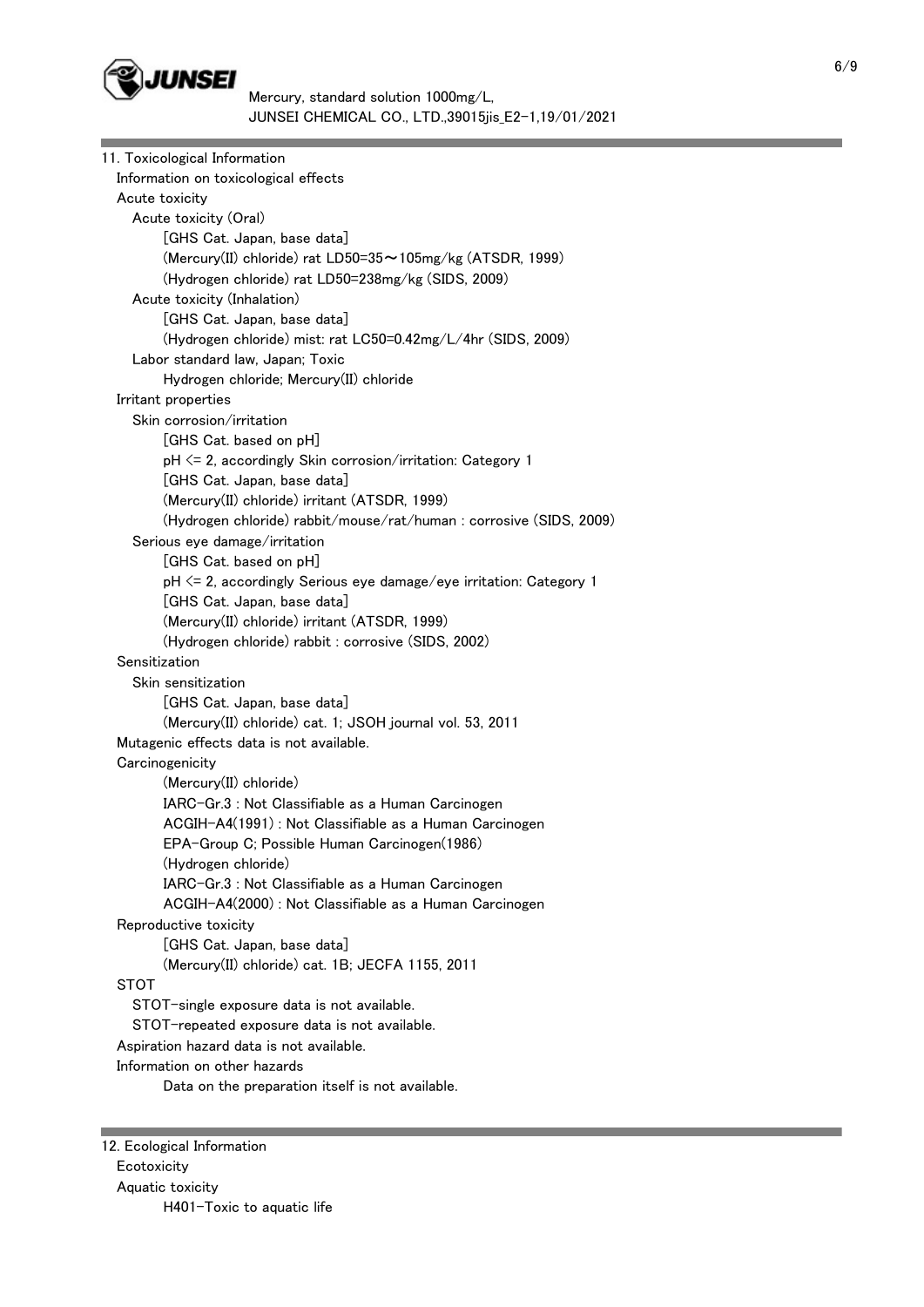

 Mercury, standard solution 1000mg/L, JUNSEI CHEMICAL CO., LTD.,39015jis\_E2-1,19/01/2021 H411-Toxic to aquatic life with long lasting effects Hazardous to the aquatic environment (Acute) [GHS Cat. Japan, base data] (Mercury(II) chloride) Crustacea (Daphnia magna) LC50=1.8 $\sim$ 4.3  $\mu$  g-Hg/L/48hr (Converted value(as HgCl2)=2.4 $\sim$ 5.8  $\mu$  g/L/48hr) (EHC86, 1989) (Hydrogen chloride) Crustacea (Daphnia magna) EC50=0.492mg/L/48hr (SIDS, 2005) Hazardous to the aquatic environment (Long-term) [Company proprietary data] (Mercury(II) chloride) Crustacea (Daphnia magna) NOEC = 0.003 mg/L/21days (AQUIRE, 2012) Water solubility (Mercury(II) chloride) 6.9 g/100 ml (20℃) (ICSC, 2014) (Hydrogen chloride) 67 g/100 ml (30℃) (ICSC, 2000) Persistence and degradability Persistence and degradability data is not available. Bioaccumulative potential (Mercury(II) chloride) log Pow=0.1 (ICSC, 2014); BCF=4620 (J-CHECK) (Hydrogen chloride) log Pow=0.25 (ICSC, 2000) Mobility in soil Mobility in soil data is not available. Other adverse effects Ozone depleting chemical data is not available. Additional data Data on the preparation itself is not available.

13. Disposal considerations

 Description of waste residues and information on their safe handling and methods of disposal, including the disposal of any contaminated packaging

Waste treatment methods

Avoid release to the environment  $(-$  if this is not the intended use). Dispose of contents/container in accordance with local/national regulation.

#### 14. Transport Information

UN No., UN CLASS

 UN No. or ID No.: 3082 UN Proper Shipping Name : ENVIRONMENTALLY HAZARDOUS SUBSTANCE, LIQUID, N.O.S. Class or division (Transport hazard class) : 9 Packing group : III ERG GUIDE No.: 171 IMDG Code (International Maritime Dangerous Goods Regulations) UN No.: 3082 Proper Shipping Name : ENVIRONMENTALLY HAZARDOUS SUBSTANCE, LIQUID, N.O.S. Class or division : 9 Packing group : III IATA Dangerous Goods Regulations UN No.: 3082 Proper Shipping Name : ENVIRONMENTALLY HAZARDOUS SUBSTANCE, LIQUID, N.O.S. Class or division : 9 Hazard labels : Miscellaneous & Environmentally hazardous Packing group : III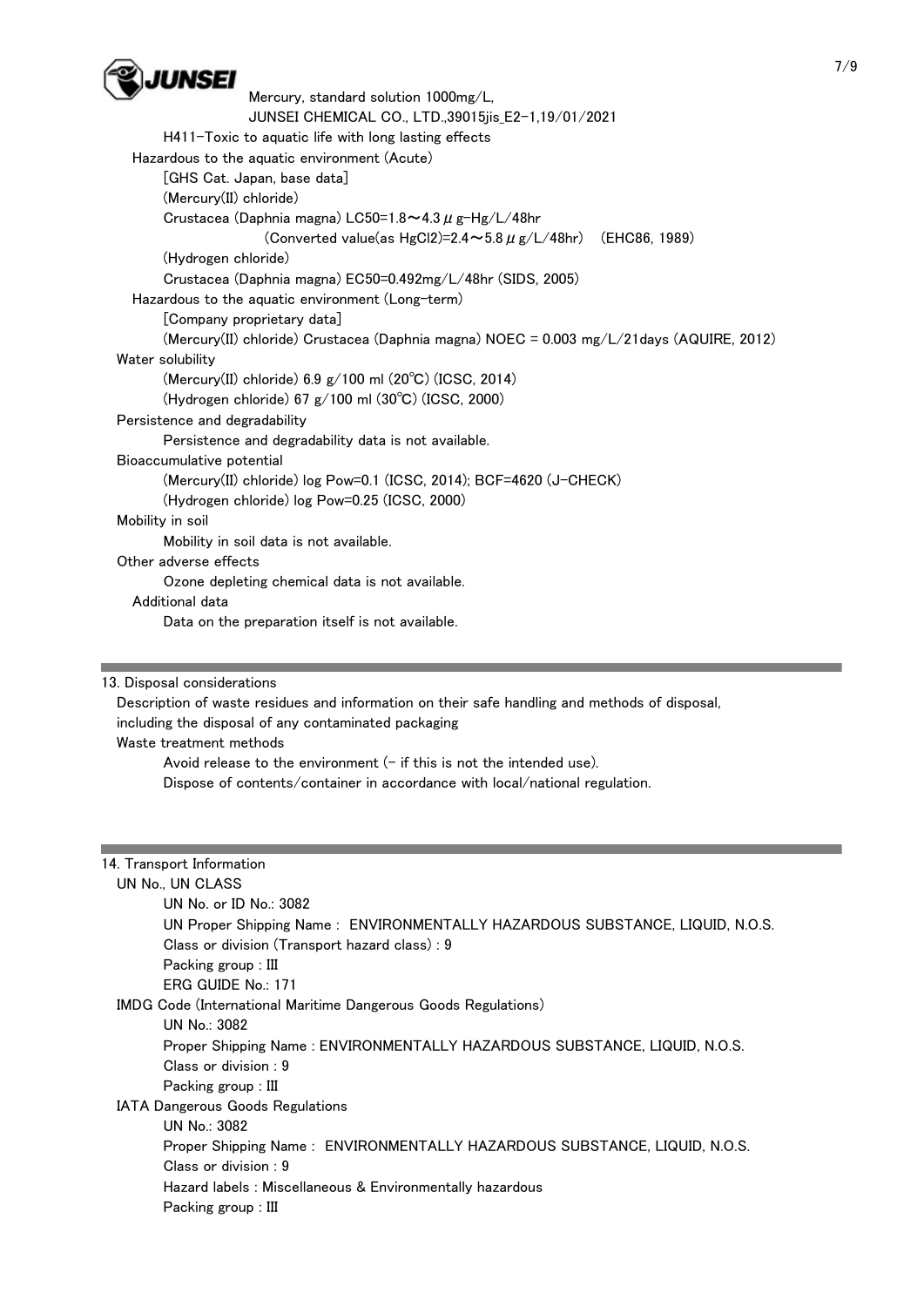

Environmental hazards

MARPOL Annex III - Prevention of pollution by harmful substances

Marine pollutants (yes/no) : yes

Maritime transport in bulk according to IMO instruments

 Noxious Liquid ; Cat. Z Hydrogen chloride(Z-033) Non Noxious Liquid ; Cat. OS

Water(OS-018)

15. Regulatory Information

 Safety, health and environmental regulations/legislation specific for the substance or mixture Chemicals listed in TSCA Inventory

Mercury(II) chloride; Hydrogen chloride; Water

Other regulatory information

 Regulatory information in this section are limited to intentional ingredient(s), but does not contain information on non-intentional ingredients or impurities which are not informed by supplier(s).

Chemical safety assessment

Advice on safe handling for this product can be found in sections 7 and 8 of this SDS.

## 16. Other information

GHS classification and labelling

H314-Skin Corr. 1: H314 Causes severe skin burns and eye damage

H318-Eye Dam. 1: H318 Causes serious eye damage

H401-Aquatic Acute 2: H401 Toxic to aquatic life

H411-Aquatic Chronic 2: H411 Toxic to aquatic life with long lasting effects

Reference Book

 Globally Harmonized System of classification and labelling of chemicals, (7th revised edition, 2017), UN Recommendations on the TRANSPORT OF DANGEROUS GOODS 20th edit., 2017 UN

IMDG Code, 2018 Edition (Incorporating Amendment 39-18)

IATA Dangerous Goods Regulations (61th Edition) 2020

Classification, labelling and packaging of substances and mixtures (Table 3 ECNO6182012)

2016 EMERGENCY RESPONSE GUIDEBOOK (US DOT)

2020 TLVs and BEIs. (ACGIH)

http://monographs.iarc.fr/ENG/Classification/index.php

JIS Z 7252 : 2019

JIS Z 7253 : 2019

2019 Recommendation on TLVs (JSOH)

Supplier's data/information

 Chemicals safety data management system "GHS Assistant" Version 4.10 (https://www.asahi-ghs.com/) NITE Chemical Risk Information Platform "NITE-CHRIP"

(https://www.nite.go.jp/en/chem/chrip/chrip\_search/systemTop)

GHS Classification Guidance for Enterprises 2019 Revised Edition (Ver. 2.0) (Mar. 2020, METI)

Definitions and Abbreviations

SDS (Safety Data Sheet)

LD50 (Lethal Dose, 50%)

LC50 (Lethal Concentration, 50%)

IARC (International Agency for Research on Cancer)

ACGIH (American Conference of Governmental Industrial Hygienists)

EPA (US Environmental Protection Agency)

NTP (US National Toxicology Program)

JSOH (Japan Society for Occupational Health)